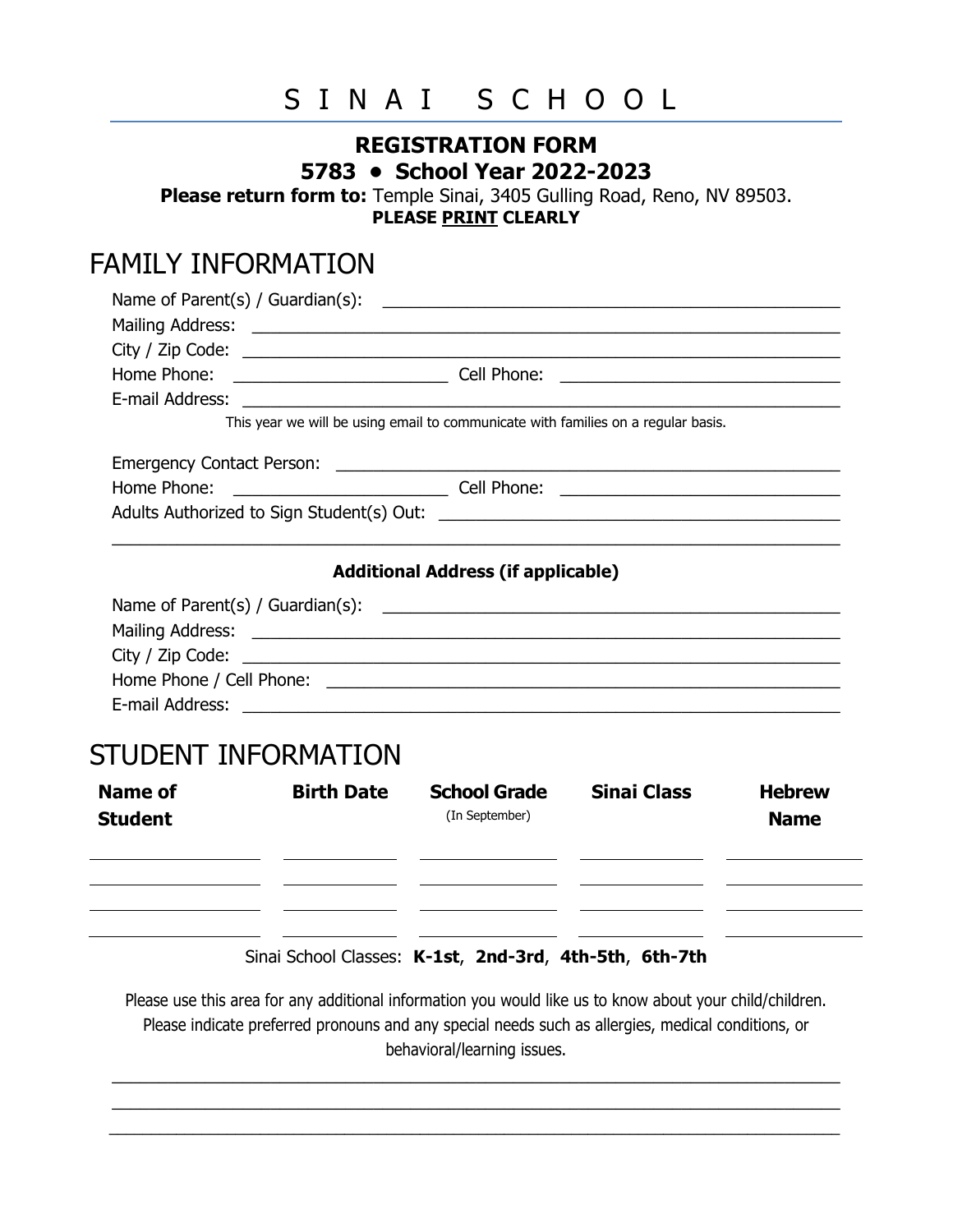# TUITION BILLING

#### **ALL GRADES / CLASSES**

#### **Sundays: 9:30 am to 12:30 pm**

Rates listed below are for the entire school year, both Fall and Spring semesters. If you are enrolling for the Spring semester only, the price is half the displayed amount.

|                                                                                                            |                          | <b>Fee Per Student</b>                                                                                                            | # Students | <b>Totals</b>                        |  |
|------------------------------------------------------------------------------------------------------------|--------------------------|-----------------------------------------------------------------------------------------------------------------------------------|------------|--------------------------------------|--|
|                                                                                                            | $\Box$ Member Family     | \$400.00 for 1st child                                                                                                            |            | \$<br><u> 1999 - John Barnett, f</u> |  |
|                                                                                                            | $\Box$ Member Family     | \$360.00 each additional child                                                                                                    |            |                                      |  |
|                                                                                                            | $\Box$ Non-Member Family | $$1,000.00$ each child                                                                                                            |            | $+$ \$                               |  |
| <b>TOTAL TUITION</b> (Add up the above here.):<br>$\frac{1}{2}$                                            |                          |                                                                                                                                   |            |                                      |  |
| <b>TODAY'S PAYMENT:</b><br>-\$<br>(Please include at least a \$100 deposit toward tuition with this form.) |                          |                                                                                                                                   |            |                                      |  |
|                                                                                                            |                          | <b>*BALANCE DUE</b> (To be billed out.):<br>(Calculate the amount to bill you by subtracting today's payment from the total due.) |            |                                      |  |

#### **\* PLEASE INDICATE YOUR BILLING PREFERENCE FOR THE REMAINING BALANCE DUE:**

Pay in FULL in August: \_\_\_\_\_\_\_\_\_ Other:\_\_\_\_\_\_\_\_\_\_

Pay each Semester: \_\_\_\_\_\_\_\_ (August 1st and December 1st) (Please make arrangements with **Terry Levenberg** at cfo@sinaireno.org or (347) 239-9306)

Signed Dated Dated Dated Dated Dated Dated Dated Dated Dated Dated Dated Dated Dated Dated Dated Dated Dated D

\_\_\_\_\_\_\_\_\_\_\_\_\_\_\_\_\_\_\_\_\_\_\_\_\_\_\_\_\_\_\_\_\_\_\_\_\_\_\_\_\_\_\_\_\_\_\_\_\_\_\_\_\_\_\_\_\_ \_\_\_\_\_\_\_\_\_\_\_\_\_\_\_\_\_\_\_\_\_\_\_\_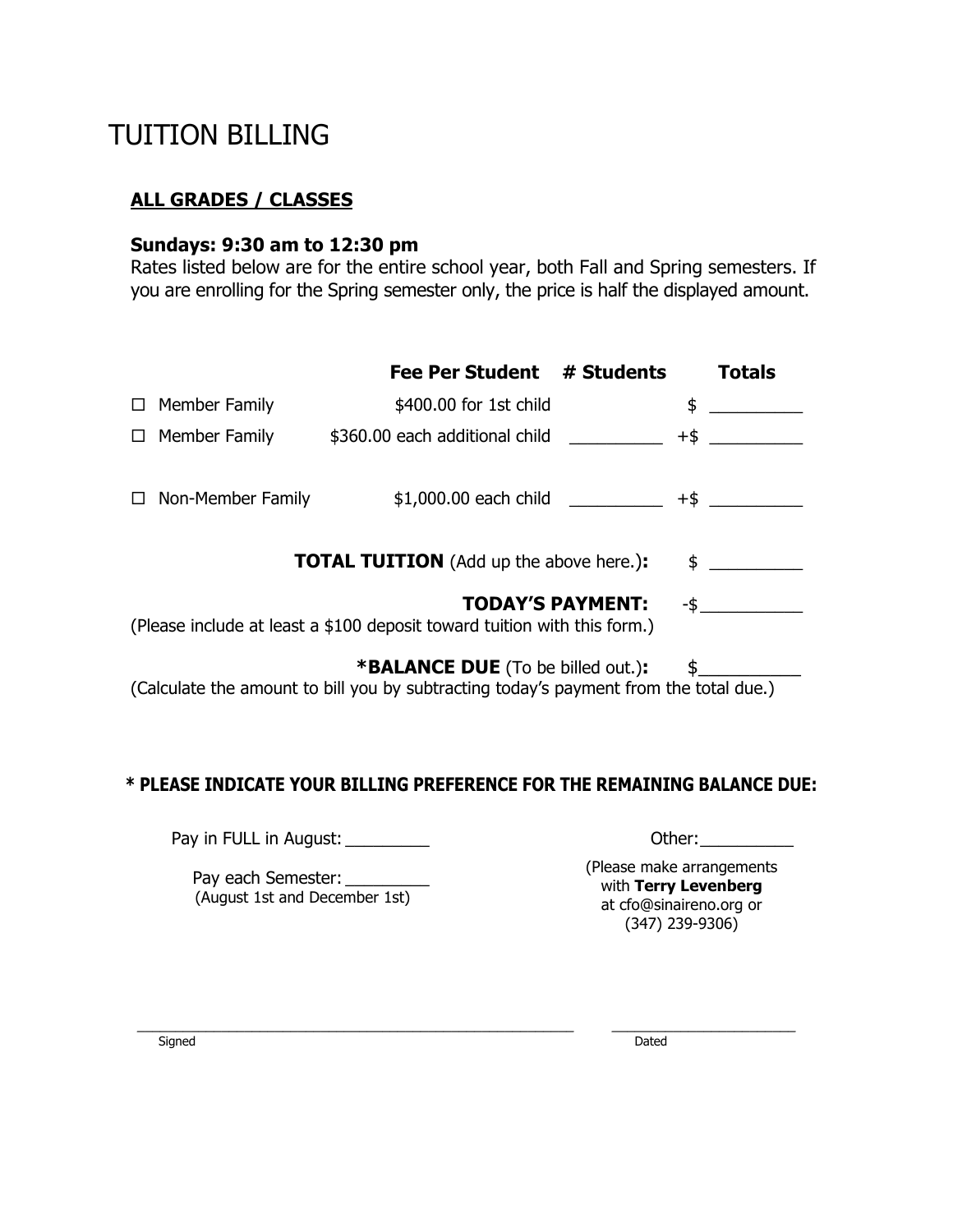

Rabbi Benjamin Zober | Rabbi Sara Zober | Rabbi Emerita Myra Soifer 3405 Gulling Road, Reno, Nevada 89503 | Phone (775)747-5508 | Fax (775)747-1911

# TEMPLE SINAI RELEASE FORM

|                                  | , am the parent or legal guardian of |
|----------------------------------|--------------------------------------|
|                                  | a child under the age of 18 or a     |
| person under legal guardianship. |                                      |

I hereby grant permission to Temple Sinai to use pictures from Temple Sinai and community events for publicity purposes, at the rabbi's and/or Board leadership's discretion.

I hereby release Temple Sinai, its staff and volunteers from all liability due to Sinai sponsored group activities.

Print Name Signature Date

\_\_\_\_\_\_\_\_\_\_\_\_\_\_\_\_\_\_\_\_\_\_\_\_ \_\_\_\_\_\_\_\_\_\_\_\_\_\_\_\_\_\_\_\_\_\_\_\_ \_\_\_\_\_\_\_\_\_\_